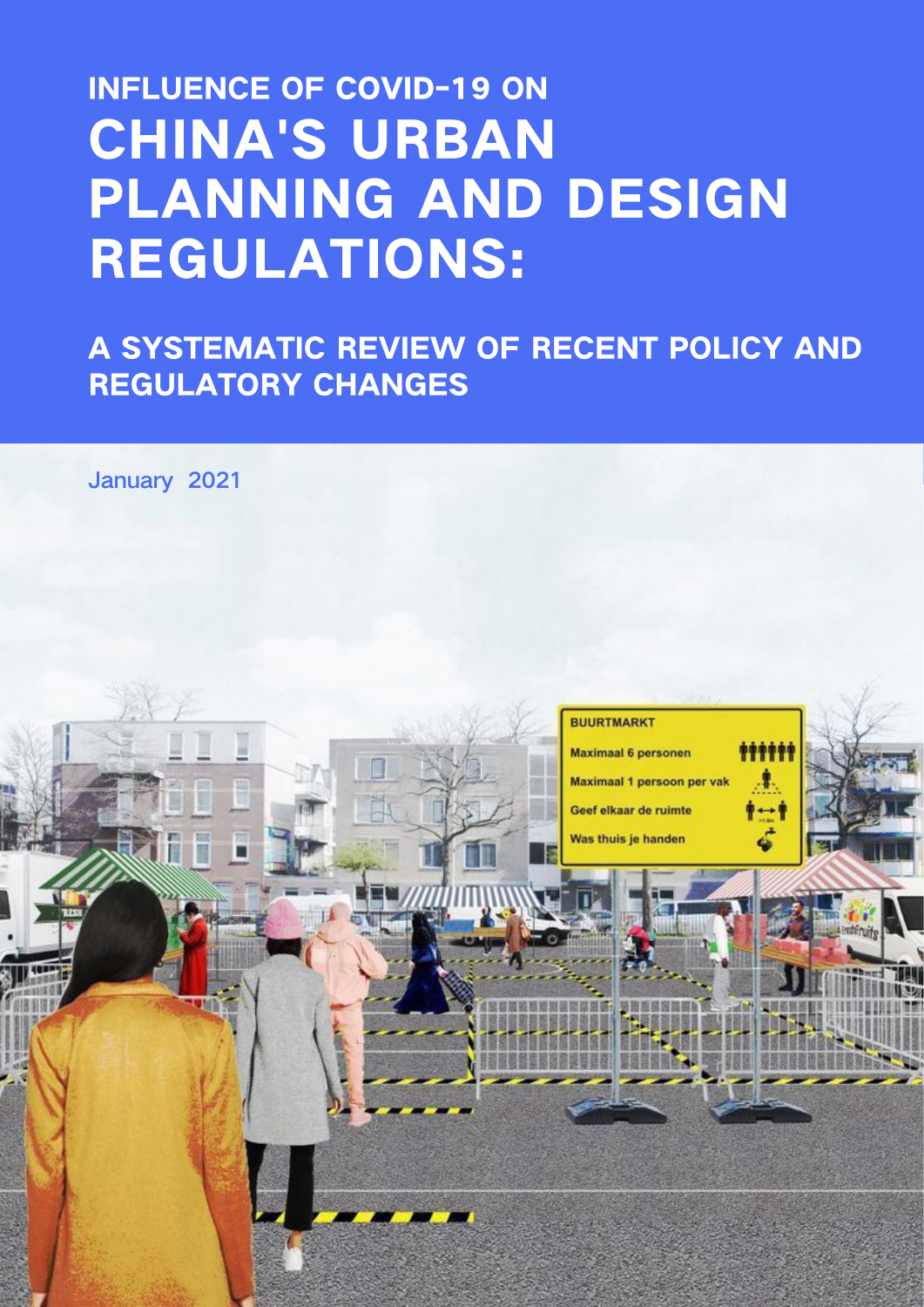## Acknowledgement

This report was prepared by Xiao Wu and Shuning Wang, Urban, Resilience and Land, EAP Sustainable Development at the Work Bank under the guidance of Barjor Mehta, Lead Urban Specialist, and Wanli Fang, Senior Urban Development Specialist at the World Bank. The report benefited from comments and feedback provided by Joanna Masic, Senior Urban Specialist and Zhiyu Jerry Chen, Senior Urban Economist at the World Bank. Nick Paul provided editing service for final draft.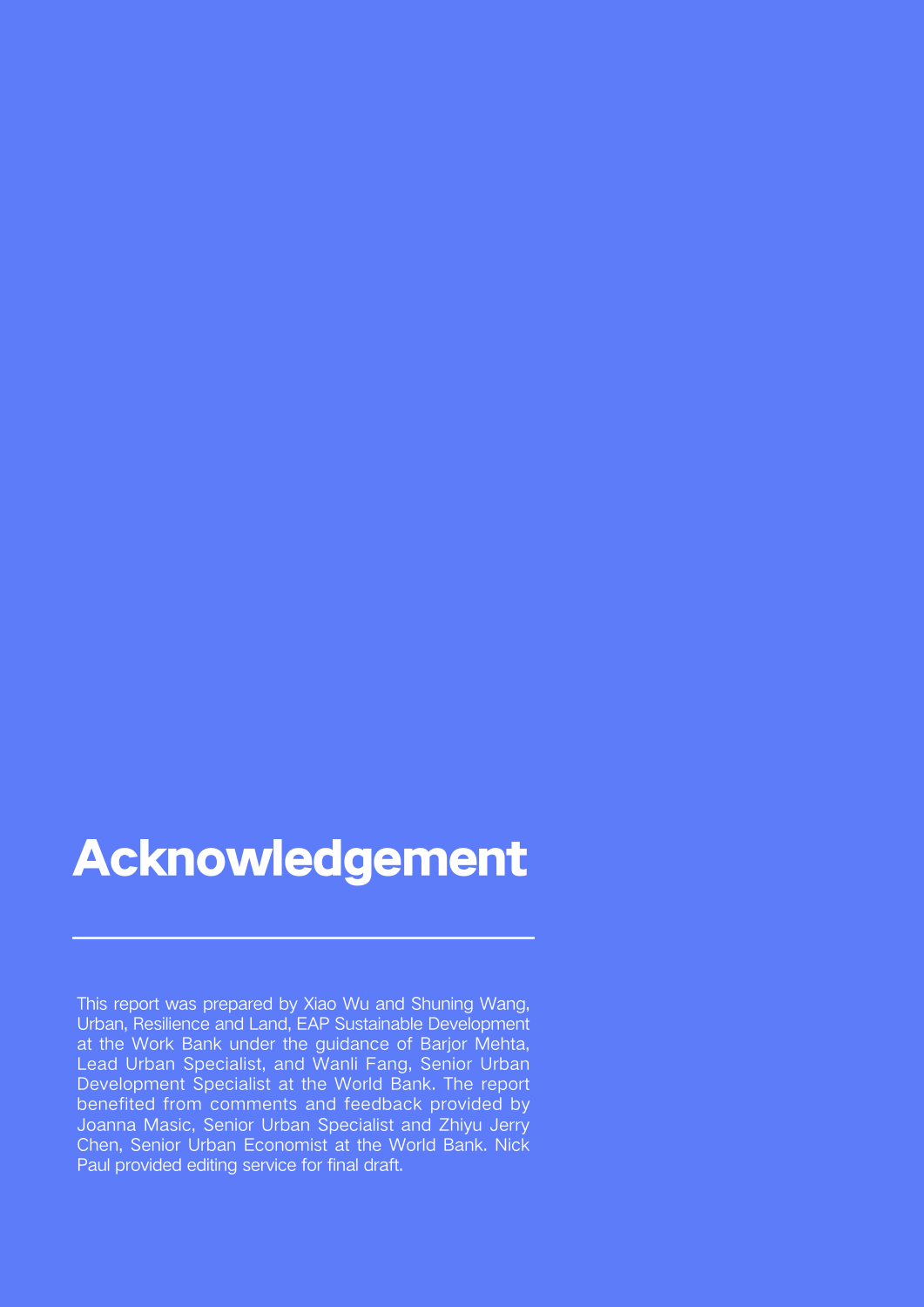# Contents

- I. Background and Context
- II. Emergency Policy on Urban Planning and Management in the midst of COVID-19
- III. Medium- and Long-term Interventions in Urban Planning and Management post COVID-19
- IV. Emergency Interventions on Building Design in the midst of COVID-19
- V. Medium- and Long-term Responses on Building Design post COVID-19
- VI. Concluding Remarks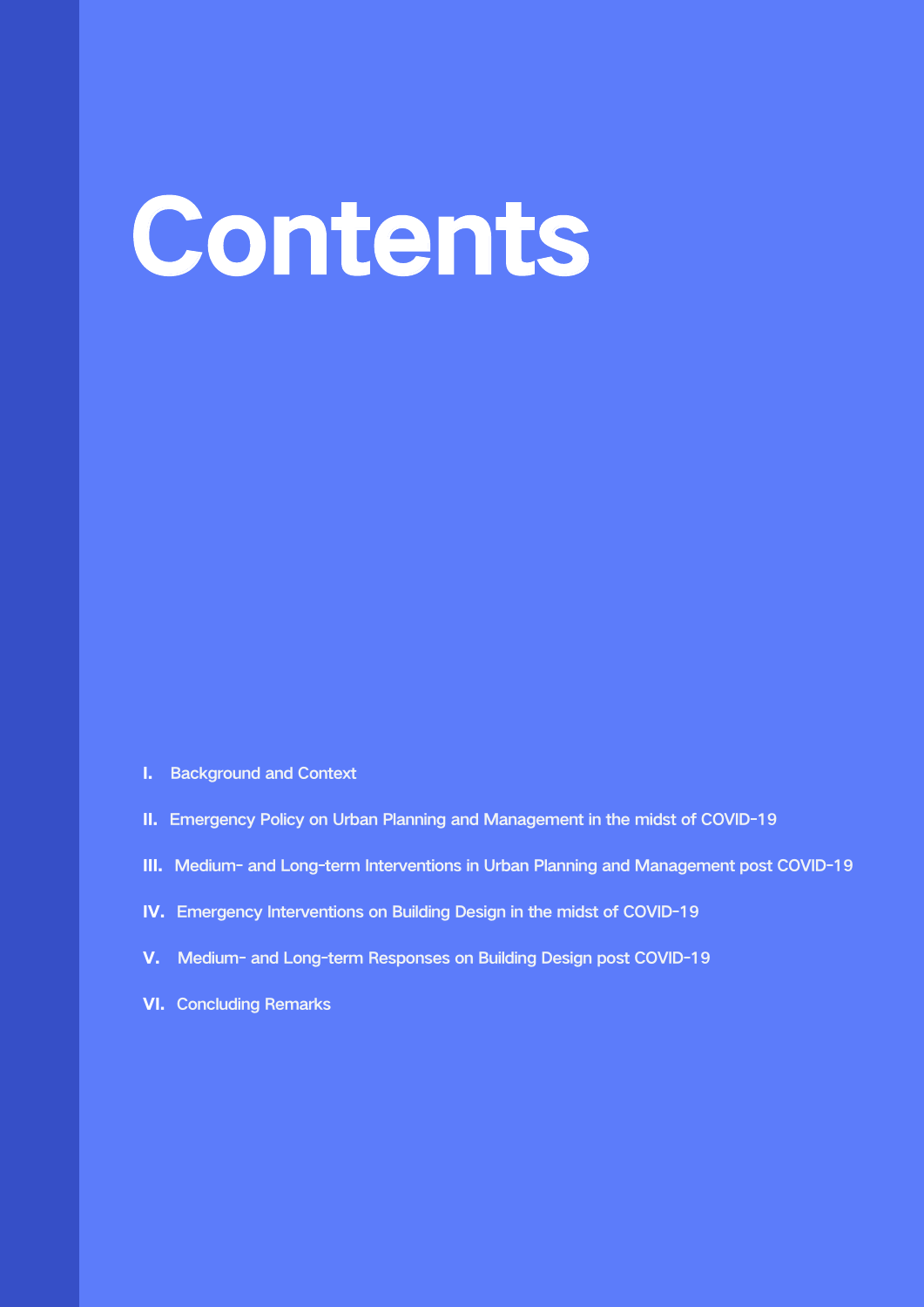## I. Background & Context

Cities globally have been profoundly impacted by the COVID-19 **pandemic.** This has sparked a discussion about how cities are designed to make them better equipped to resist the spread of disease and reshape urban planning to adapt to risks in health crises.

History shows that infectious diseases have been hugely influential in shaping cities. Pandemics, such as the Black Death, Cholera, and Spanish flu, helped to catalyze innovations like urban sanitation systems and zoning regulations. Now the coronavirus is adding to the list, influencing key aspects of urban planning, architectural design, and city management. Integrating health in urban planning, design and management to make our cities resilient is critical, and the toll of COVID-19 is making this extremely relevant as well as timely.

The first country to experience a coronavirus outbreak, China has been struggling to revive an economy impacted by COVID-19. The pandemic has caused economic losses of \$1,600 billion<sup>1</sup>, with nearly ten thousand people infected<sup>2</sup>, and economic loss as a percent of gross domestic product (GDP) of around 2 percent. China's GDP growth is forecast to fall sharply to 1.6 percent in 2020 before rebounding back to 7.9 percent in 2021.<sup>3</sup>

The purpose of this note is to explain how the pandemic is reshaping regulations in China and affecting urban planning and city management. In preparing this note, a meta-analysis was conducted based on a review of China's urban planning responses to COVID-19. The review covered newly issued regulations and amendments to the existing regulations at both national and subnational levels between February and August 2020. The note identifies regulatory gaps in urban planning and provides a systematic review of how China responses to COVID-19 and addresses gaps in urban planning and building design, including emergency interventions in the midst of this crisis, and post-COVID-19 responses to build health-resilient cities. The note concludes that in response to the pandemic, Chinese authorities have issued various policies and regulations on land use, environmental management, sectoral planning, public spaces, city management, and building design for different types of buildings. This note will directly contribute to the research on health cities, one of the four pillars of the China Urban, Resilience and Land Programmatic ASA. Our objective is to document diverse practices and responses to the pandemic from different countries and offer the policymakers a handy reference that can help them plan, develop, and implement policies and regulations.

## II. Emergency Policy on Urban Planning and Management in the midst of COVID-19

The COVID-19 pandemic highlighted weaknesses of the prevailing approaches and offered the possibility of reorienting policies and approaches in five distinct areas.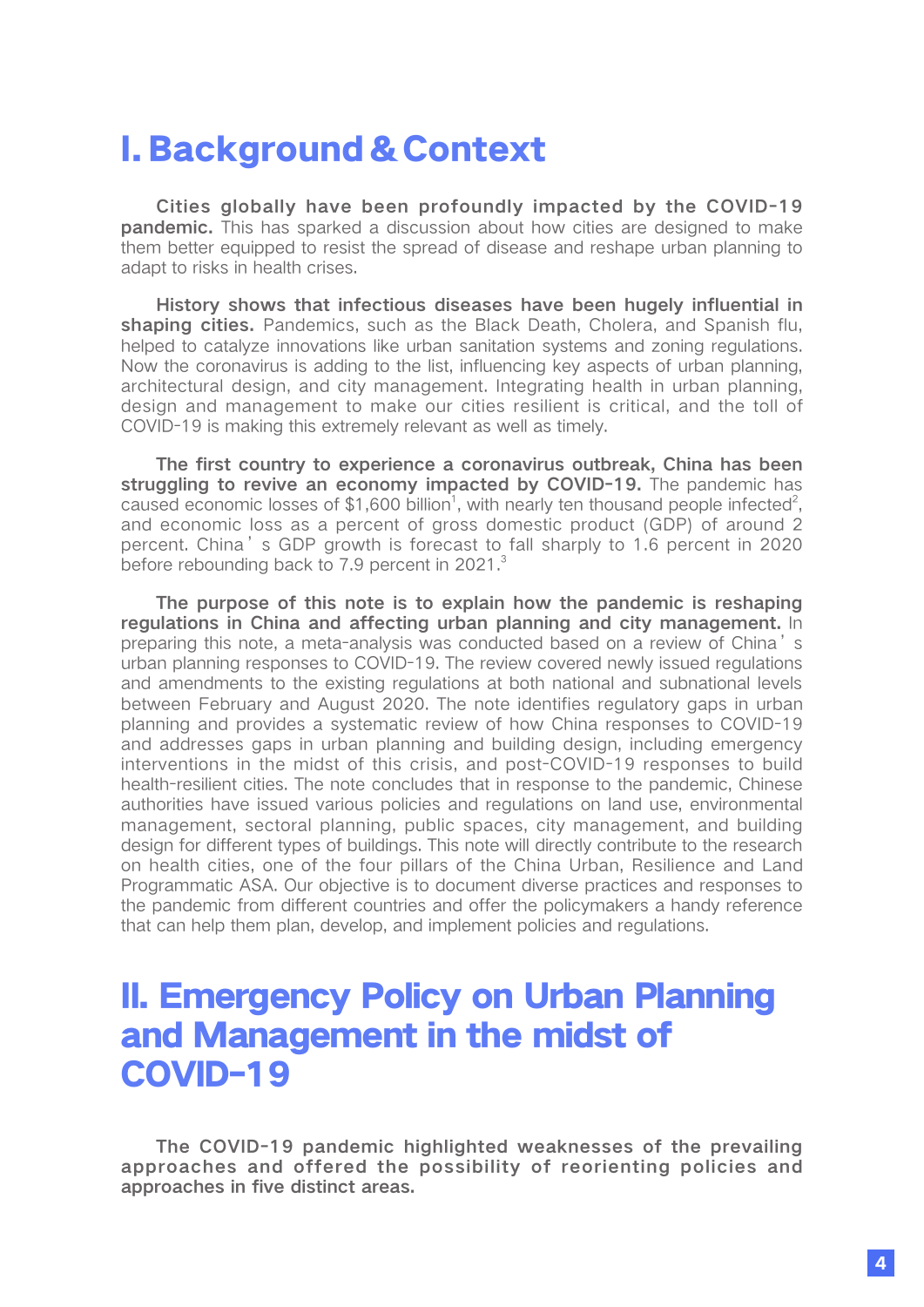Land use planning: There were concerns about land use planning and safe siting of facilities such as wet markets, waste collection points and solid waste dumps. The authorities realized that additional or more stringent land-use planning and zoning regulations that separate high-risk activities from other land use types and regulate hygienic conditions were of critical importance.

**Spatial planning and safe siting:** It is important for urban planners to work in close collaboration with city authorities to select sites for temporary epidemic treatment facilities, such as cabin hospitals which are required in the very early stages of any disease outbreak.

Waste management: It is critically important for city authorities to be mindful of waste management, including medical and household waste.

City management: Effective city management systems are vital for the identification, regulation, and monitoring of the likely "foci of infection."

**Tracking tools to facilitate management:** Advancements in big data provide planners and city managers an effective way of tracking the virus seamlessly and making data-driven decisions.city managers an effective way to track the virus seamlessly and make data-driven decisions.

Early in the crisis, China's national and municipal governments announced multiple coordinated policy initiatives in response to weakness revealed, and realizations generated, by the coronavirus. These initiatives, developed with multiple ministries, departments and bureaus, cover five areas (see table 1). These include:

(a) land use and spatial planning, covering regulations on the site selection, land resources allocation, strategic plans for land use that ensure separating residential and industrial areas, and urban spatial layouts;

(b) environmental management regulations on solid waste management, sewage treatment, medical and hazardous waste management, and waste sorting;

(c) sectoral planning focusing on specific planning for the physical layout of health services and sanitation facilities and integrating health standards into building designs;

(d) public spaces regulations, focusing on ensuring open green spaces, recreation spaces, and emergency evacuation spaces for inhabitants; and emergency evacuation spaces for inhabitants;

(e) city management for emergency responses to identify, regulate and monitor any health crisis.

To ensure the timely build-out of emergency hospitals and other health facilities, the Ministry of Natural Resources issued a policy for guidance on "land use for construction projects related to epidemic prevention and control". Among other aspects, the policy relaxed the land quota, which would have constrained the building of new temporary facilities, and prioritized land use for pandemic related projects. At the same time, innovative methods such as an online construction approval system were put in place to facilitate the approval process.<sup>4</sup>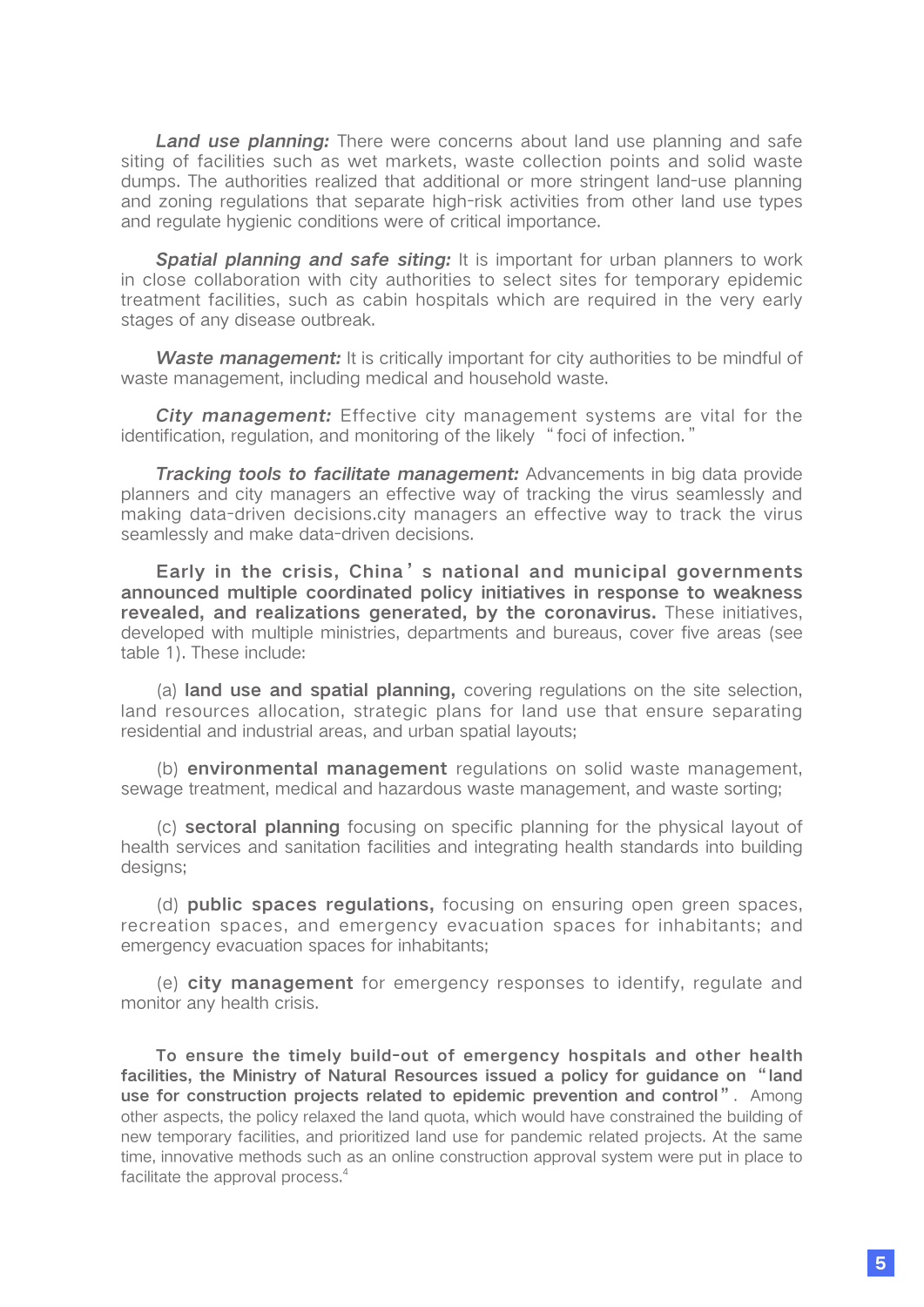|                  |                                                                                          |                                                                                                       | <b>Thematic Areas</b>            |              |                   |                             |                 |  |
|------------------|------------------------------------------------------------------------------------------|-------------------------------------------------------------------------------------------------------|----------------------------------|--------------|-------------------|-----------------------------|-----------------|--|
| <b>Scale</b>     | <b>Policy Initiatives</b>                                                                | <b>Issued by</b>                                                                                      | Land Use and<br>Spatial Planning | Public Space | Sectoral Planning | Environmental<br>Management | City Management |  |
| <b>National</b>  | Land use for construction<br>projects related to epidemic<br>prevention and control      | Ministry of Natural<br>Resources (MNR)                                                                | $\sqrt{}$                        |              |                   |                             |                 |  |
|                  | Technical guide on emergency<br>treatment of medical waste                               | Ministry of Ecology and<br>Environment (MEE)                                                          |                                  |              |                   | $\sqrt{}$                   |                 |  |
|                  | Medical waste management in<br>health institutions in response<br>to COVID-19            | National Health<br>Commission (NHC)                                                                   |                                  |              |                   | $\sqrt{}$                   |                 |  |
|                  | Medical waste management<br>at the diagnosis isolation<br>places                         | <b>NHC</b>                                                                                            |                                  |              |                   | $\sqrt{}$                   |                 |  |
|                  | Emergency monitoring<br>program in response to the<br>coronavirus                        | <b>MFF</b>                                                                                            |                                  |              |                   | √                           |                 |  |
|                  | Information construction<br>and application guidelines for<br>community-level prevention | Ministry of Industry and<br>Information Technology<br>(MIIT), NPC, Ministry of<br>Civil Affairs (MCA) |                                  |              |                   |                             |                 |  |
| <b>Municipal</b> | Solid waste dumps and<br>management during COVID-19<br>(Ningbo municipality)             | General Administrative<br>Bureau, Ningbo<br>Municipality                                              |                                  |              |                   | $\sqrt{}$                   |                 |  |
|                  | Architecture and Technology<br>quide of Health Code (Shenzhen<br>municipality)           | Association for<br>promoting Standards,<br>Shenzhen Municipality                                      |                                  |              |                   |                             |                 |  |

#### Table 1. Emergency Policy Initiatives on Urban Planning and Management

This health crisis also drew attention to medical and household waste management. The Ministry of Ecology and Environment (MEE) issued technical guidance on the emergency treatment of medical waste<sup>5</sup>, and the National Health Commission (NHC) announced specific guidance on medical waste management in healthcare facilities, and at the first diagnosis and quarantine places<sup>6</sup>. Several municipalities, such as Ningbo Municipality, also announced guidelines on solid waste management in their jurisdictions.<sup>7</sup>

Furthermore, MEE announced an emergency monitoring program in response to the coronavirus aimed at monitoring air, water quality, and to support decisionmaking.<sup>8</sup> To facilitate effective city management using digital methods, the Ministry of Industry and Information Technology collaborated with the NHC in issuing information system construction and application guidelines for community-level prevention and control.<sup>9</sup> Specifically, dynamic monitoring methods facilitated city management through two mechanisms: public transit tracking codes and health codes. Cities nationwide adopted a public transit tracking code which passengers on trains, buses, metros and in taxis were asked to scan to register their names and contact numbers. This code helped to trace potential contacts more systematically so that transmission routes could be cut as early as possible. In addition, a health code system, used to track information - including individuals' health condition, place of recent inter-provincial/jurisdiction travel, and past contacts with confirmed cases - allowed the categorization of risk levels. (Figure 1 and 2)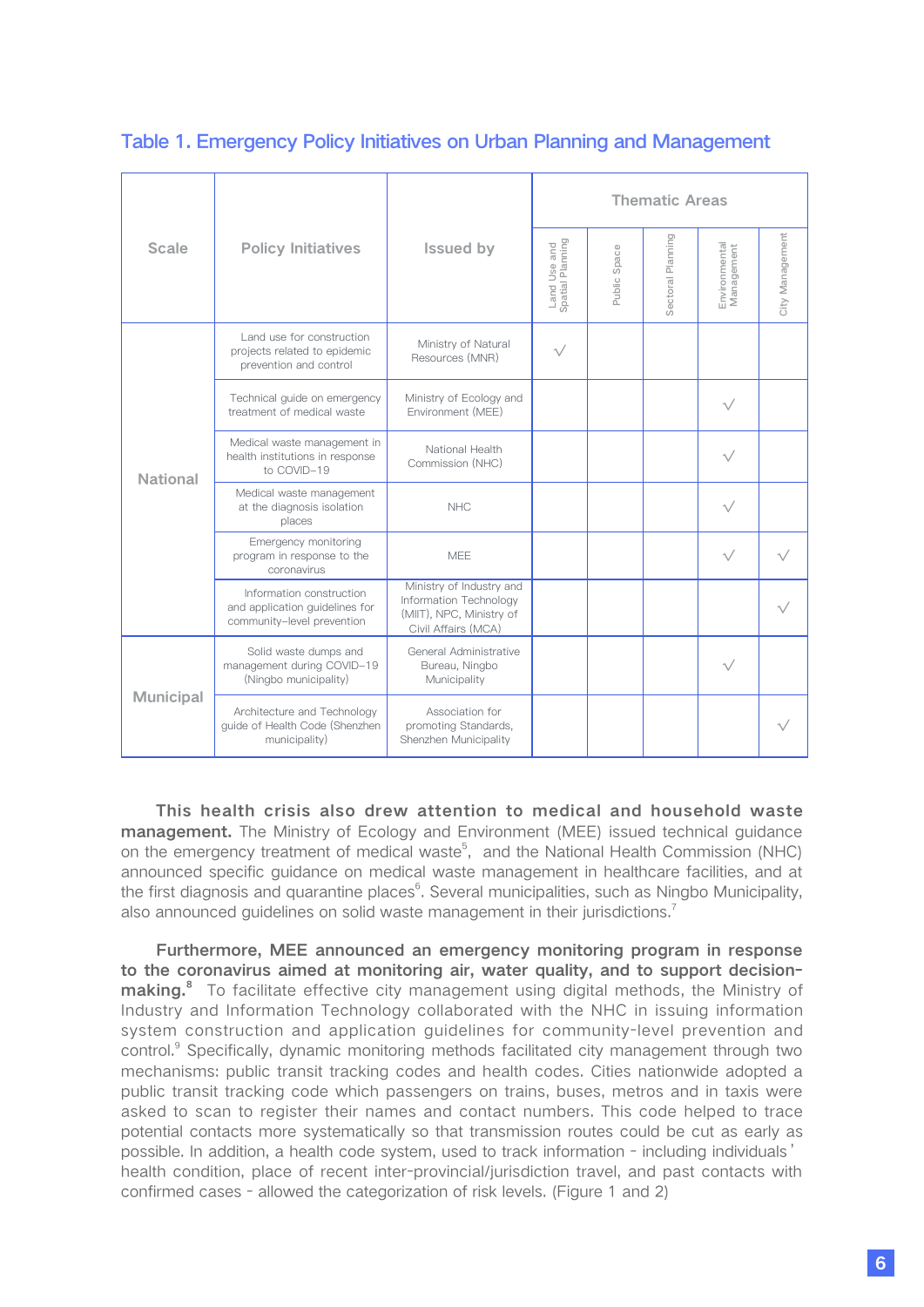Short-term emergency policy responses were prioritized during the pandemic. Priority was given to **environmental management**, particularly the management of medical waste in healthcare facilities and household waste in residential areas, and city management, in which digital tools are used to track and contain the spread of COVID-19. Policy interventions on public spaces and sectoral planning were introduced as medium- and long-term responses; these are discussed in the next section.



Figure 1. Health code inside the Alipay app. <sup>10</sup> Figure 2. Identify individuals with an elevated temperature<sup>11</sup>

## III. Medium- and Long-term Interventions in Urban Planning and Management post COVID-19

Beyond the emergency responses, the pandemic and its aftermath has prompted cities to rethink how to plan urban spaces. Firstly, highly congested and polluted residential areas are a pressing issue across various cities. Due to the unprecedented pace of China's urbanization, some localities in cities which were built between 1960 to 1990 with deficient construction standards and services have become highly congested and lack proper environmental conditions. Conditions in these disadvantaged neighborhoods were found to be posing high hygiene risks to their residents.

The coronavirus also highlighted the importance of accessible green spaces, which are associated with improved physical and mental health for residents. The management of many Chinese cities found that they lack green spaces, parks, and recreation areas, which are perceived as a "refuge" during the crisis.<sup>12</sup> In the context of COVID-19, the 15-minute life circle concept (where essential public amenities or spaces are located within a 15-minute walkable and cycling distance) has gained attraction as a means of increasing the quality and sustainability of life in Chinese cities. This is also in line with the United Nations Sustainable Development Goal #11 on sustainable cities and communities.

Moreover, the health crisis has highlighted the need for city authorities to be mindful that urban environmental service networks such as underground sewer and rainwater disposal, and solid waste systems, are well planned and maintained.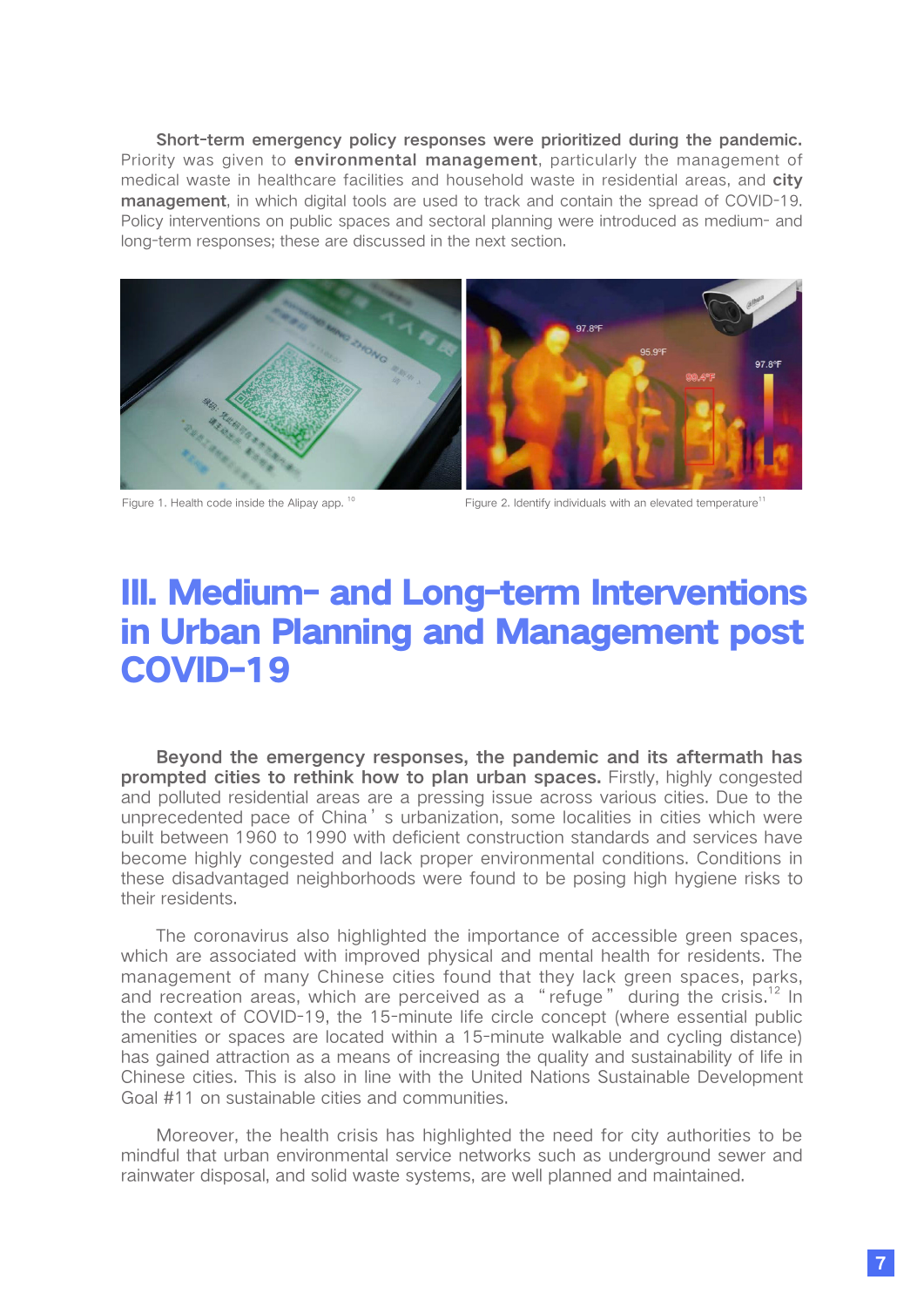In addition, the likely origin of the coronavirus outbreak first from wet markets in Wuhan and in a later episode in Beijing, illustrated the need for careful and deliberate selection of wet market locations, and the health-conscious environmental design and maintenance of supportive services that are necessary for hygienic functioning of these markets.

The physical location of key medical facilities, a function of urban planning, was identified as an issue because these facilities are currently unevenly distributed in cities. Most medical facilities in megacities, such as Beijing and Shanghai, are concentrated in the urban cores.<sup>13</sup> Meanwhile, medical and sanitary facilities in rural areas and community levels are weak and have low capacity. The fight against coronavirus also reminded authorities of the lack of specific planning on pandemic prevention within the current planning system.

Lastly, effective city management systems and data-driven planning could play a critical role in addressing any future crisis. The need for constantly updated and transparent information which is openly available to city officials as well as to the public was underlined.

Long-term policy initiatives were taken as the next step in the post COVID-19 response. After initially devising short-term emergency responses related to land use, environmental management, and city management, Chinese cities started shaping long-term policy initiatives for greener, healthier, more resilient cities. Medium- and long-term responses are clustered around five categories: (See table 2)

- i) land use and spatial planning;
- ii) public space;
- iii) sectoral planning:
- iv) environmental management;
- v) city management.

To address all the weaknesses in public open spaces, the country has developed standards and guidelines to integrate green and blue spaces into current urban design. For example, the planning and design standards for urban residential areas developed by MoHURD provide clear indicators - including floor area ratio (FAR), building density, and green space ratio - to ensure sufficient green spaces and recreation spaces for inhabitants and adequate public spaces that can be reoriented to emergency evacuation spaces.

Another longer-term policy response is the development of guidelines for the renovation of disadvantaged neighborhoods. These address poor housing conditions and are aimed at alleviating the negative impacts of the health crisis. The State Council announced these guidelines in July 2020 and set a goal of strengthening public health and sanitation infrastructure through the renovation of 39,000 residential communities $14}$  by the end of 2020.  $15$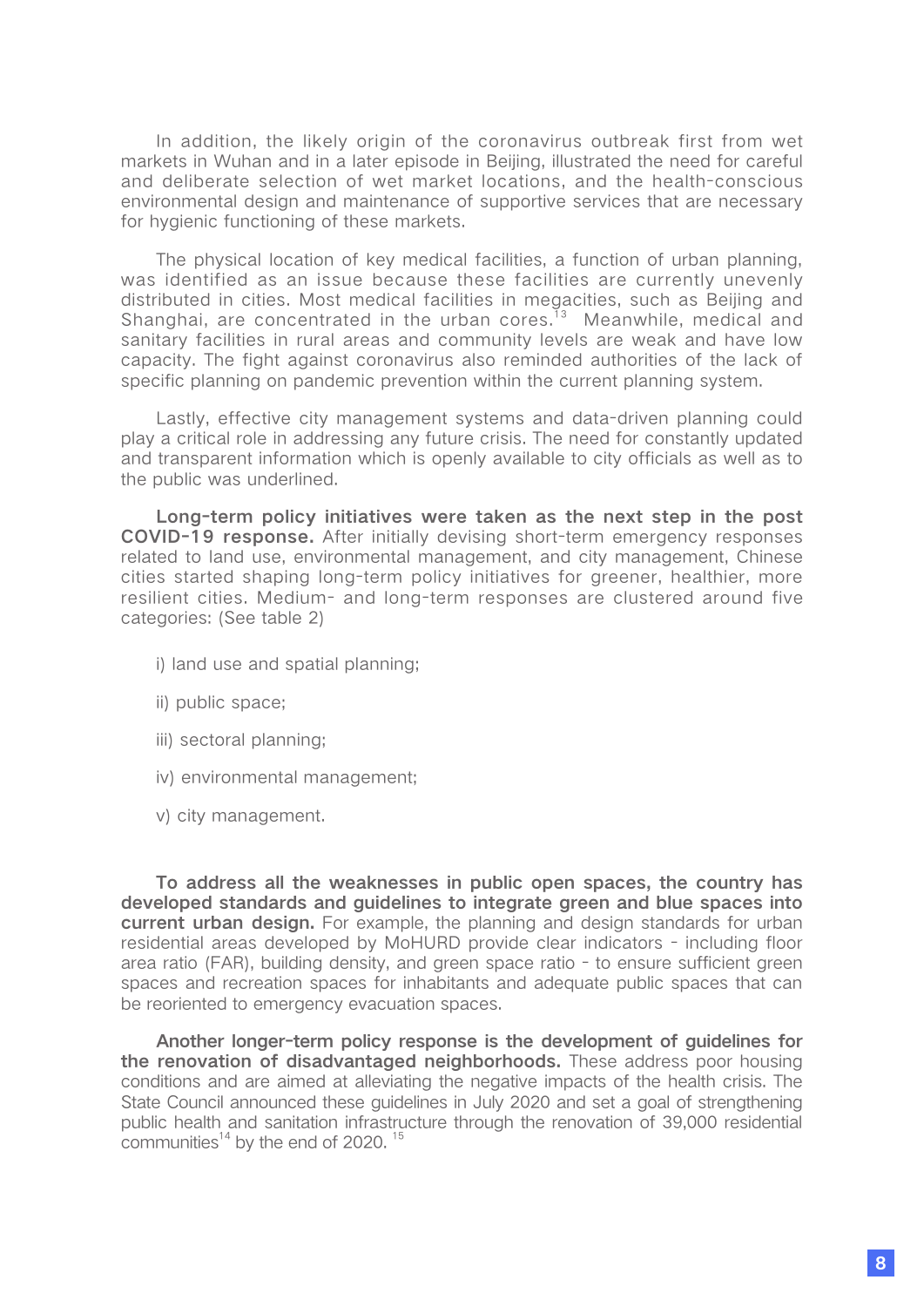#### Table 2. Medium- and Long-term Responses Post COVID-19

|                                       |                                                                                                                                              |                                                                       | <b>Thematic Areas</b>            |              |                   |                             |                 |  |
|---------------------------------------|----------------------------------------------------------------------------------------------------------------------------------------------|-----------------------------------------------------------------------|----------------------------------|--------------|-------------------|-----------------------------|-----------------|--|
| <b>Scale</b>                          | <b>Policy Initiatives</b>                                                                                                                    | <b>Issued by</b>                                                      | Land Use and Spatial<br>Planning | Public Space | Sectoral Planning | Environmental<br>Management | City Management |  |
| <b>National</b>                       | Guidelines on building and<br>implementing territorial and spatial<br>planning system                                                        | State Council                                                         | $\sqrt{}$                        |              |                   |                             |                 |  |
|                                       | Priorities on New Urbanization<br>and Integrated Urban-Rural<br>Development for 2020                                                         | National Development and<br>Reform Commission (NDRC)                  |                                  |              | $\sqrt{}$         |                             |                 |  |
|                                       | Planning and design standards for<br>urban residentials                                                                                      | Ministry of Housing and<br>Urban-Rural Department<br>(MOHURD)         |                                  | √            |                   |                             |                 |  |
|                                       | Guidelines on the renovation of<br>disadvantaged neighborhoods                                                                               | State Council                                                         |                                  | $\sqrt{}$    |                   | $\sqrt{}$                   |                 |  |
|                                       | Solid waste, pollution, and<br>environment management law                                                                                    | NPC Standing Committee                                                |                                  |              |                   | $\sqrt{}$                   |                 |  |
|                                       | Implementation plan for<br>strengthening the weakness<br>of waste sorting and sewage<br>facilities                                           | NDRC, MOHURD, and MEE                                                 |                                  |              |                   | 1/                          |                 |  |
| Provincial<br>and<br><b>Municipal</b> | Guidelines on improving the public<br>health emergency management<br>system and mechanisms<br>(Guangdong Province, Shanghai<br>Municipality) | People's Government<br>(Shanghai Municipality,<br>Guangdong Province) |                                  |              |                   |                             |                 |  |
| Municipal                             | Beijing Municipal land use<br>regulation on strategic spaces                                                                                 | People's Government of<br><b>Beijing Municipality</b>                 | $\sqrt{}$                        |              |                   |                             |                 |  |
|                                       | Specific planning on pandemic<br>prevention (Beijing Municipal)                                                                              | People's Government of<br><b>Beijing Municipality</b>                 |                                  |              | $\sqrt{}$         |                             |                 |  |
|                                       | Regulations on the Prevention and<br>Control of Environmental Pollution<br>by Hazardous Wastes (Beijing)                                     | Beijing Municipal Ecology<br>and Environment Bureau                   |                                  |              |                   | $\sqrt{}$                   |                 |  |

The national guidelines on developing and implementing territorial and spatial planning further encourage cities to integrate public health into urban design. They require incorporating health risks into the disaster prevention and mitigation system and stress the importance of the location of essential urban functions to ensure easier access to public services and amenities while securing safety and health for their residents.<sup>16</sup> The improvement of public health and sanitation facilities was set as a critical agenda in the 2020 Priorities on New Urbanization and Integrated Urban-Rural Development, which was issued by the National Development and Reform Commission (NDRC), the Chinese Government's highest level and most important department responsible for urbanization strategies, policies, and investments.<sup>17</sup> The 2020 Priorities highlighted the importance of the rational allocation of resources and public services, including health services.

Beijing Municipal Government also initiated a land use regulation on strategic spaces. The government believes that reserving unplanned spaces<sup>18</sup> builds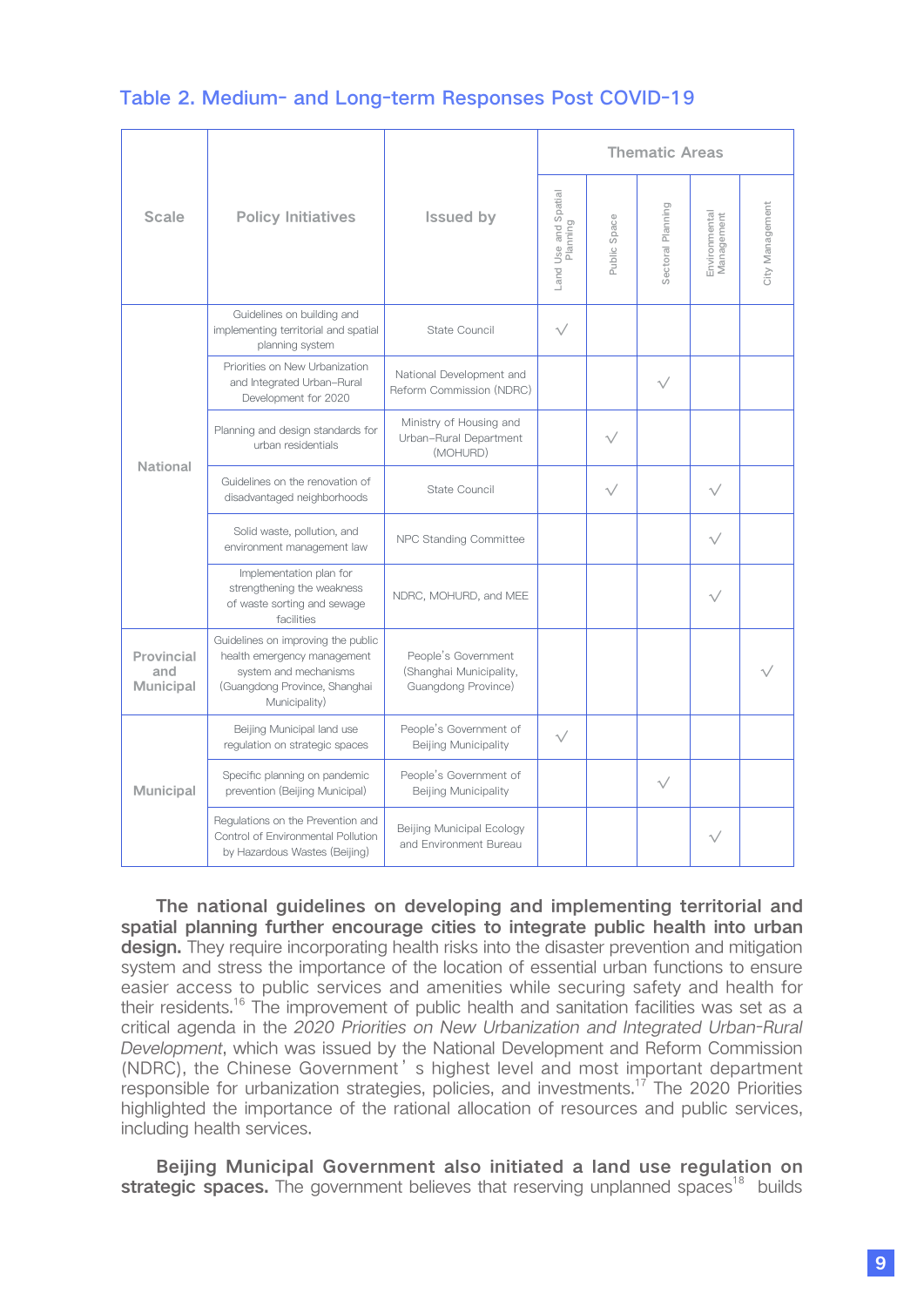resilience; the regulation, initiated in April 2020, reserves 132 square kilometers within the jurisdiction and states that these unplanned spaces can be used for responding to future public services or major public safety issues.<sup>19</sup> In addition, the Beijing Municipal Master Plan (2016-2035) now places a ban on new large wholesale wet markets and regional wholesale markets, or the extension of existing markets, within its jurisdiction.<sup>20</sup> Beijing Municipality is also ahead of others in the development of specific planning on pandemic prevention, which enhances the capacity of disaster prevention and mitigation, particularly emergency management mechanisms on public health.<sup>21</sup>

To close the regulation gaps relating to environmental sustainability, the national government revised the solid waste, pollution, and environment management law. Highlighting medical waste management during the pandemic.<sup>22</sup> NDRC, MOHURD, and MEE developed an implementation plan for strengthening, and addressing weaknesses in, waste sorting and sewage facilities.<sup>23</sup> At the municipal level, a variety of cities, such as Beijing Municipality, have initiated policy measures for the regulation of hazardous waste to prevent and control environmental pollution. $24$ Further, aiming to improve the capacity of city management, provincial and municipal governments have developed guidelines on improving public health emergency management systems and mechanisms.<sup>25</sup>

In sum, post-COVID-19, the government has made environmental management a priority in policy interventions. More attention was given to solid waste management in residential, waste sorting and sewage treatment in the long-term.

### IV. Emergency Interventions on Building Design in the midst of COVID-19

The crisis has also highlighted the need to support the improvement and adaptation of building design, essential for managing the spread of diseases. Cabin hospitals have played an important role in the country's response to the coronavirus. However, when stadiums or conference centers were designed, they did not consider their likely temporary use as cabin or emergency hospitals. There was also no specific planning for contagion prevention in the prevailing planning system. Consequently, building designs did not have specific regulations in place for air conditioning and ventilation systems, common corridors, water supply and drainage systems, or waste management, cleaning and sterilization during a crisis. In particular, guidance was lacking on ensuring clean air ventilation, the proper collection and management of medical and household waste, and timely cleaning in high-density and high-rise residential and office buildings. <sup>26</sup>

During the outbreak, different levels of governments adopted a variety of responses in terms of building design and space use, to contain the spread of the virus. National and various provincial governments announced design guidelines for different types of buildings, including medical facilities, hotels for quarantine and treatment, office buildings, residential buildings, schools, shopping malls and supermarkets, and public places, such as transport, elevators, and recreational facilities. All of these responses are focused on regulating air conditioning and ventilation, water supply and drainage systems, waste management, cleaning and sterilization. (See table 3.)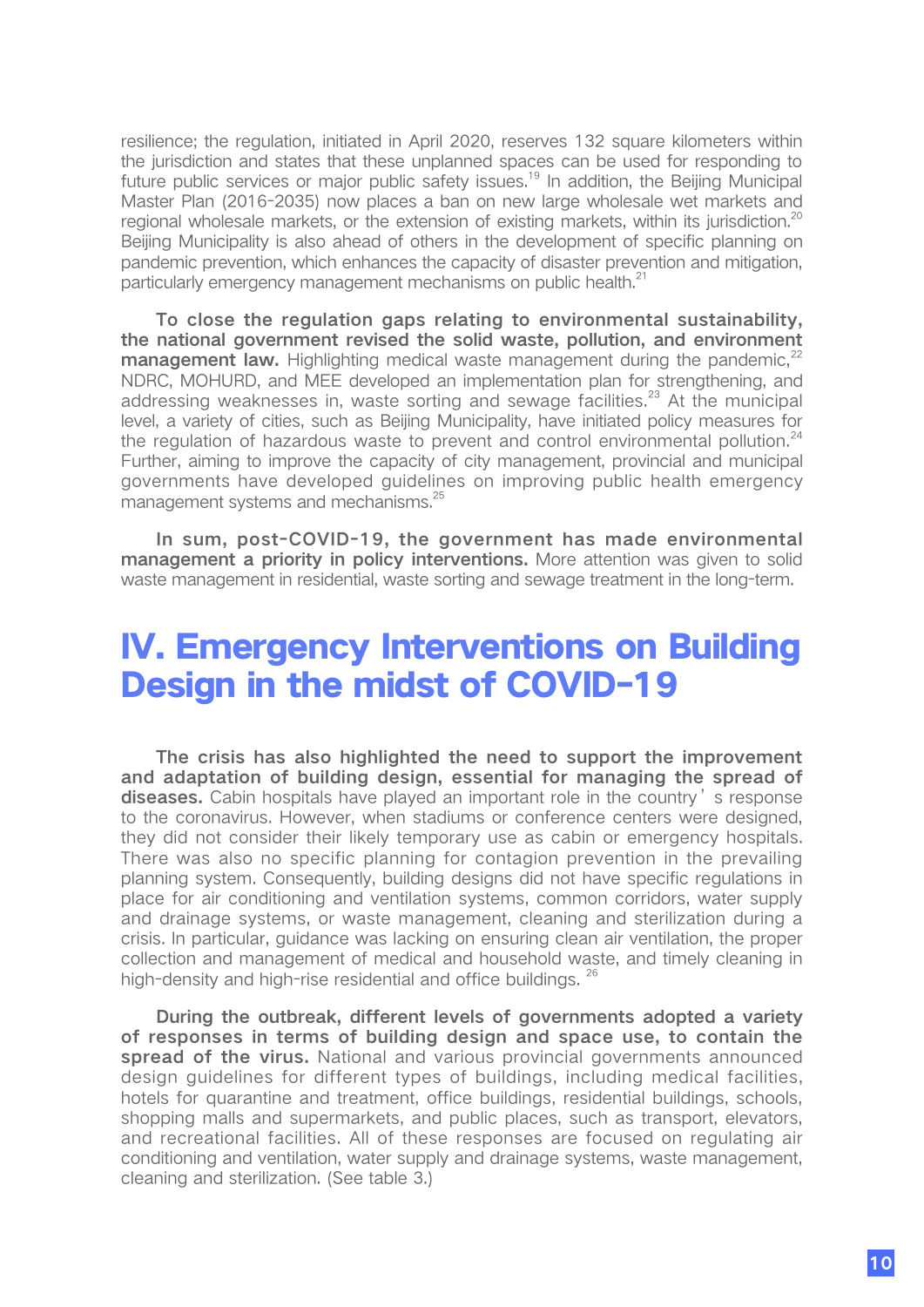#### Table 3. Architectural Responses during the Coronavirus

|                            |                                                                                                                                   |                                                                            | <b>Building Types</b>    |                 |                                    |              |             |           |                                             |           |
|----------------------------|-----------------------------------------------------------------------------------------------------------------------------------|----------------------------------------------------------------------------|--------------------------|-----------------|------------------------------------|--------------|-------------|-----------|---------------------------------------------|-----------|
|                            |                                                                                                                                   |                                                                            | Medical<br>facilities    |                 |                                    |              |             |           |                                             |           |
| <b>Scale</b>               | Architectural<br><b>Responses</b>                                                                                                 | <b>Issued by</b>                                                           | Hospitals for infectious | Cabin hospitals | Hotel for quarantine and treatment | Office       | Residential | Schools   | Shopping Malls and markets<br>Public Places |           |
| National                   | Hygienic guideline for operation and<br>management of air-conditioning and<br>ventilation systems in offices and<br>public places | <b>NHC</b>                                                                 |                          |                 |                                    | $\checkmark$ |             | $\sqrt{}$ |                                             |           |
| National                   | Technical guide on preventing the<br>coronavirus                                                                                  | State Council                                                              | $\sqrt{}$                |                 |                                    | $\sqrt{}$    | $\sqrt{}$   | $\sqrt{}$ | $\sqrt{}$                                   | $\sqrt{}$ |
| National                   | Technical guidelines for the<br>construction of negative pressure zones<br>for emergency treatment facilities                     | MOHURD, NHC                                                                | $\sqrt{}$                |                 |                                    |              |             |           |                                             |           |
| National                   | Design guidelines for emergency<br>treatment facilities                                                                           | <b>NHC</b>                                                                 | $\sqrt{}$                |                 |                                    |              |             |           |                                             |           |
| National                   | Emergency management guide for<br>hotels used for temporary quarantine<br>and treatment                                           | <b>MOHURD</b>                                                              |                          |                 | $\sqrt{}$                          |              |             |           |                                             |           |
| National and<br>Provincial | Technical guidelines for operation<br>and management of offices (National,<br>Hubei, Zhejiang, Shanghai)                          | MOHURD, Provincial and<br>Municipal Housing and Urban-<br>Rural Department |                          |                 |                                    | $\checkmark$ |             |           |                                             |           |
| National and<br>Provincial | Operational guidelines for coronavirus<br>prevention in residential areas<br>(National, Hubei, Shanghai)                          | National, Provincial, and<br>Municipal Property Management<br>Association  |                          |                 |                                    |              | $\sqrt{}$   |           |                                             |           |
| Provincial                 | Design guidelines for hospitals of<br>respiratory infectious diseases (Hubei,<br>Zhejiang)                                        | Provincial Housing and Urban-<br>Rural Department                          | $\sqrt{}$                |                 |                                    |              |             |           |                                             |           |
| Provincial                 | Technical requirements for hotels<br>redesigned to temporary infectious<br>disease therapy (Hubei Province)                       | Provincial Housing and Urban-<br>Rural Department                          |                          |                 | $\sqrt{}$                          |              |             |           |                                             |           |
| Provincial                 | Technical guidelines for cabin<br>hospitals for centralized treatment<br>(Zhejiang, Heilongjiang)                                 | Provincial Housing and Urban-<br>Rural Department                          |                          | $\sqrt{}$       |                                    |              |             |           |                                             |           |
| Provincial                 | Design guide for cabin hospitals<br>under public health crisis (Jiangsu)                                                          | Provincial Housing and Urban-<br>Rural Department                          |                          | $\sqrt{}$       |                                    |              |             |           |                                             |           |

In February 2020, the State Council announced a technical guide on preventing the spread of coronavirus in offices, nursing homes, medical facilities, residential, schools, shopping malls, and public places. <sup>27</sup> NHC further developed a national-level set of hygienic guidelines for regulating the operation and management of air-conditioning and ventilation systems in offices and public places during COVID-19 outbreaks,<sup>28</sup> followed by provincial-level guidelines for the operation and management of office buildings against COVID-19 or similar outbreaks, and operational quidelines for coronavirus prevention in residential areas.<sup>29,30</sup>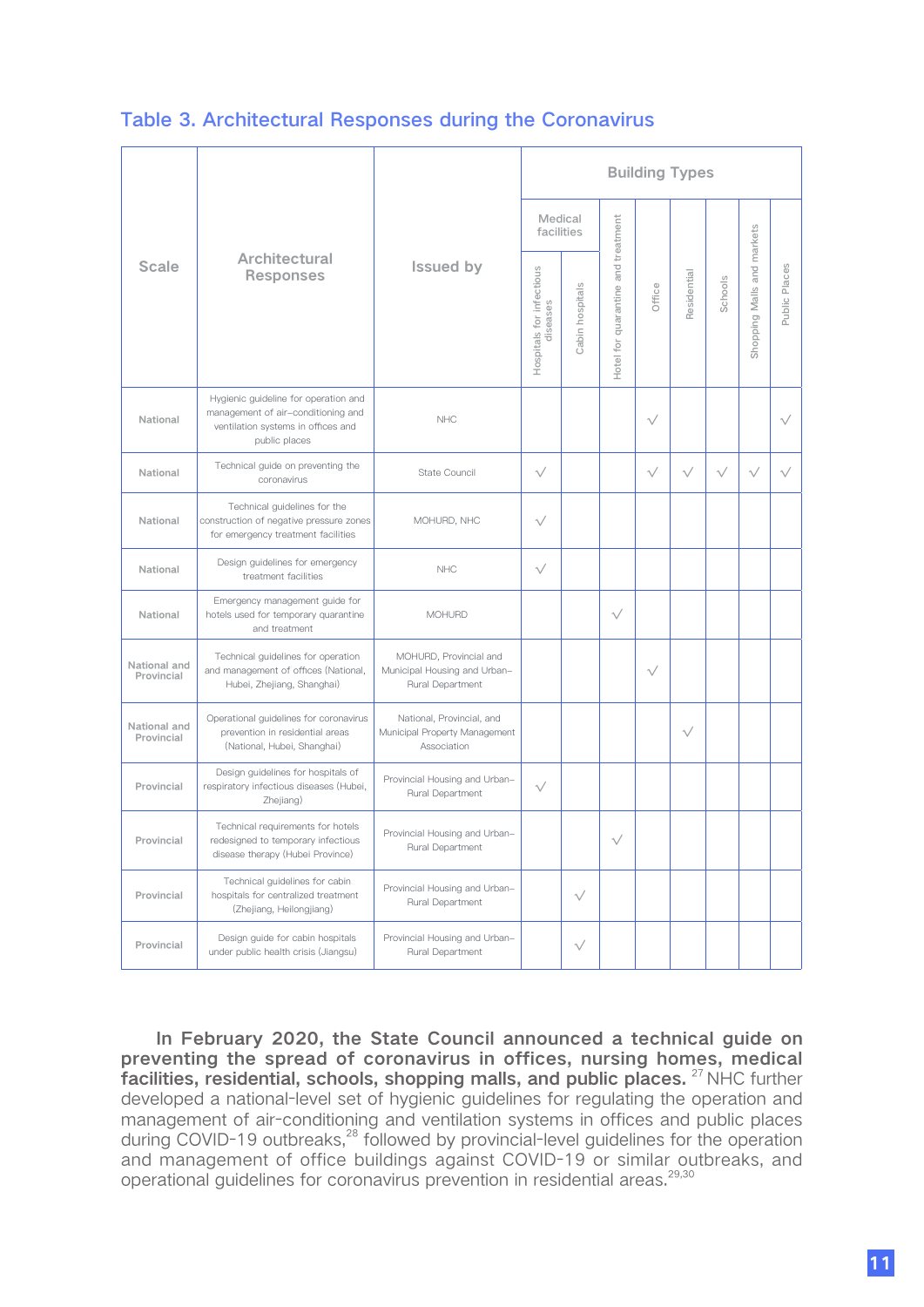To regulate medical facilities and cabin or temporary hospitals, NHC and MoHURD jointly developed technical guidelines for the construction of negative pressure zones for COVID-19 emergency treatment facilities, 31 and design guidelines for emergency treatment facilities.<sup>32</sup> Hubei, Zhejiang, and several other provinces also developed provincial-level design guidelines for hospitals of respiratory infectious diseases, setting regulations on site selection, water drainage design, building structure design, heating, ventilation and air-conditioning. <sup>33</sup> Also, since several hotels were adopted as quarantine centers and emergency treatment facilities, MoHURD issued an emergency management guide for temporary quarantine and treatment hotels.<sup>34</sup> Hubei Province, as the most affected region, announced technical requirements for hotel buildings redesigned as temporary hospitals for respiratory infectious disease therapy.<sup>35</sup> Zhejiang, Jiangsu, Heilongjiang, and various other provinces also issued technical guidelines for cabin hospitals for centralized treatment.

Overall, design regulations during the health crisis focused mainly on medical facilities. These included design guidelines for infectious disease hospitals and cabin or temporary hospitals. Meanwhile, regulations on the operation and management of air-conditioning and ventilation systems in offices have been stressed as well.

## V. Medium- and Long-term Responses on Building Design post COVID-1

With the COVID-19 outbreak under control, Chinese authorities started thinking proactively about more systemic measures. Some topics that will require further consideration at a national level such as long-term solutions to building design to ward off future outbreaks. The pandemic sparked a realization that will be critical to give more consideration to public health when designing buildings and urban spaces. For example, well-ventilated public areas with plenty of natural light can help prevent infectious diseases from spreading. City planners should also have responsibility to help with location selection for temporary epidemic treatment facilities in support of the long-term viability of the facilities, strengthen transportation and urban infrastructure access. Planners should also be involved in putting in place plans for reserve areas for emergency response facilities, including the action plans needed to establish, evacuate, and rehabilitate the sites and facilities rather than wait for an epidemic to occur to react to such needs.

To build resilience against future pandemics and emergencies, MoHURD announced urban residential planning and design standards. These provide clear requirements on FAR, building density, building height, and green space ratio. In response to the needs of building infectious hospitals, the Urban Planning Society of China developed guidelines for site selection, design, construction, and operation management of emergency infectious disease hospitals. (See table 4.)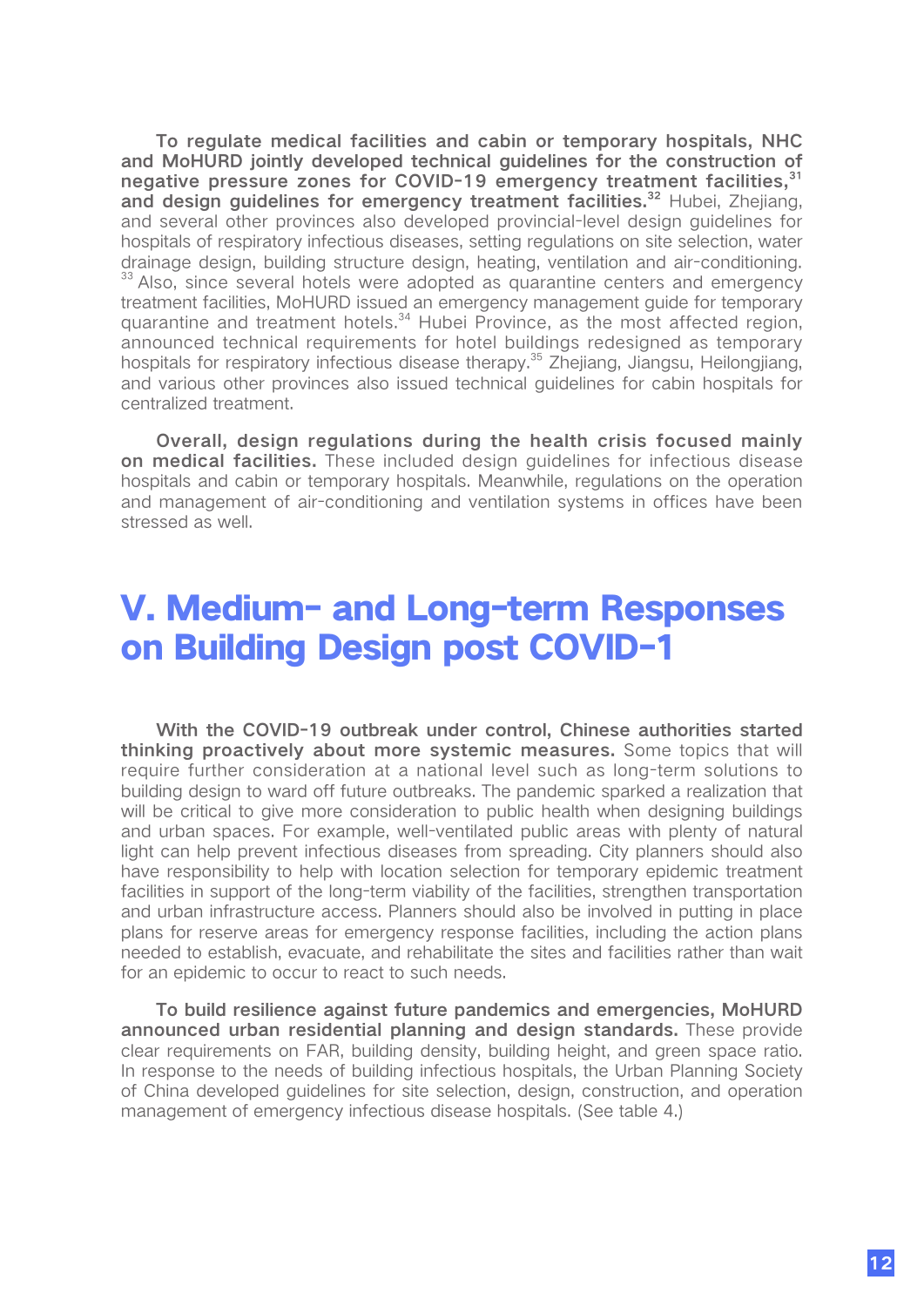| <b>Scale</b>    | Architectural<br><b>Responses</b>                                                                                                         | <b>Issued by</b> | <b>Building Types</b> |                                             |        |              |         |                                  |                  |
|-----------------|-------------------------------------------------------------------------------------------------------------------------------------------|------------------|-----------------------|---------------------------------------------|--------|--------------|---------|----------------------------------|------------------|
|                 |                                                                                                                                           |                  | Medical<br>facilities | Hotel for<br>quarantine<br>and<br>treatment | Office | Residentials | Schools | Shopping<br>Malls and<br>markets | Public<br>Places |
| <b>National</b> | Urban residential<br>planning and design<br>standards                                                                                     | <b>MOHURD</b>    |                       |                                             |        | $\sqrt{}$    |         |                                  |                  |
|                 | Guidelines for site<br>selection, design,<br>construction,<br>and operation<br>management of<br>emergency infectious<br>disease hospitals | <b>MOHURD</b>    | $\sqrt{}$             |                                             |        |              |         |                                  |                  |

#### Table 4 Long-term Architectural Responses post the coronavirus

## VI. Concluding Remarks

The unprecedented impacts of the Covid-19 pandemic have highlighted the pressing need to bridge technical and regulatory gaps in urban design. Based on the points raised in this note, a variety of emergency initiatives and longterm responses have been taken by the Chinese authorities. In summary, these responses, which focus on strengthening land-use and spatial planning; enhancing environmental management; ensuring public spaces are well-managed; improving sectoral planning; improving city management's capacity; and enhancing the architectural designs of various building types, are vital for making cities resilient and healthy.

## Reference

[1] Data source: Reuters, "COVID-19 caused global economic losses \$8,800 billion"-ADB. May 15, 2020, [https://fr.reuters.com/article/adb](https://fr.reuters.com/article/adb-global-covid-loss-0515-idCNKBS22R07Z)[global-covid-loss-0515-idCNKBS22R07Z](https://fr.reuters.com/article/adb-global-covid-loss-0515-idCNKBS22R07Z)

[2] Data Source: Chinese Center for Disease Control and Prevention

[3] Data source: China's Recovery Strategy Should Focus on Inclusive and Sustainable Growth: World Bank Report. (n.d.). World Bank, from [https://www.worldbank.org/en/news/press-release/2020/07/29/chinas-recovery-strategy-should-focus-on-inclusive-and-sustainable](https://www.worldbank.org/en/news/press-release/2020/07/29/chinas-recovery-strategy-should-focus-on-inclusive-and-sustainable-growth-world-bank-report)[growth-world-bank-report](https://www.worldbank.org/en/news/press-release/2020/07/29/chinas-recovery-strategy-should-focus-on-inclusive-and-sustainable-growth-world-bank-report)

[4] Source: Ministry of Natural Resources, Retrieved August 16, 2020, from [http://www.mnr.gov.cn/dt/ywbb/202002/t20200212\\_2499104.](http://www.mnr.gov.cn/dt/ywbb/202002/t20200212_2499104.html) [html](http://www.mnr.gov.cn/dt/ywbb/202002/t20200212_2499104.html)

[5] Source: Ministry of Ecology and Environment, Retrieved August 16, 2020, from [http://www.mee.gov.cn/ywdt/xwfb/202001/](http://www.mee.gov.cn/ywdt/xwfb/202001/t20200129_761043.shtml) [t20200129\\_761043.shtml](http://www.mee.gov.cn/ywdt/xwfb/202001/t20200129_761043.shtml)

[6] Source: Ministry of Housing and Urban-Rural Development (n.d.). Retrieved August 16, 2020, from [http://www.mohurd.gov.cn/](http://www.mohurd.gov.cn/wjfb/202003/t20200323_244555.html) [wjfb/202003/t20200323\\_244555.html](http://www.mohurd.gov.cn/wjfb/202003/t20200323_244555.html)

[7] Source: Xinhua News, How to build resilient in the context of COVID-19, Retrieved August 6, 2020, from [http://www.xinhuanet.com/](http://www.xinhuanet.com/house/2020-06-26/c_1126161728.htm ) [house/2020-06-26/c\\_1126161728.htm](http://www.xinhuanet.com/house/2020-06-26/c_1126161728.htm )

[\[8\] Source: Ministry of Ecology and Environment, Retrieved August 16, 2020, from http://www.mee.gov.cn/xxgk2018/xxgk/xxgk15/202001/](http://www.xinhuanet.com/house/2020-06-26/c_1126161728.htm ) [t20200131\\_761095.html](http://www.xinhuanet.com/house/2020-06-26/c_1126161728.htm )

[\[9\] Source: Official government website, Retrieved August 21, 2020, from http://www.gov.cn/zhengce/zhengceku/2020-03/05/](http://www.xinhuanet.com/house/2020-06-26/c_1126161728.htm ) [content\\_5487110.htm](http://www.xinhuanet.com/house/2020-06-26/c_1126161728.htm )